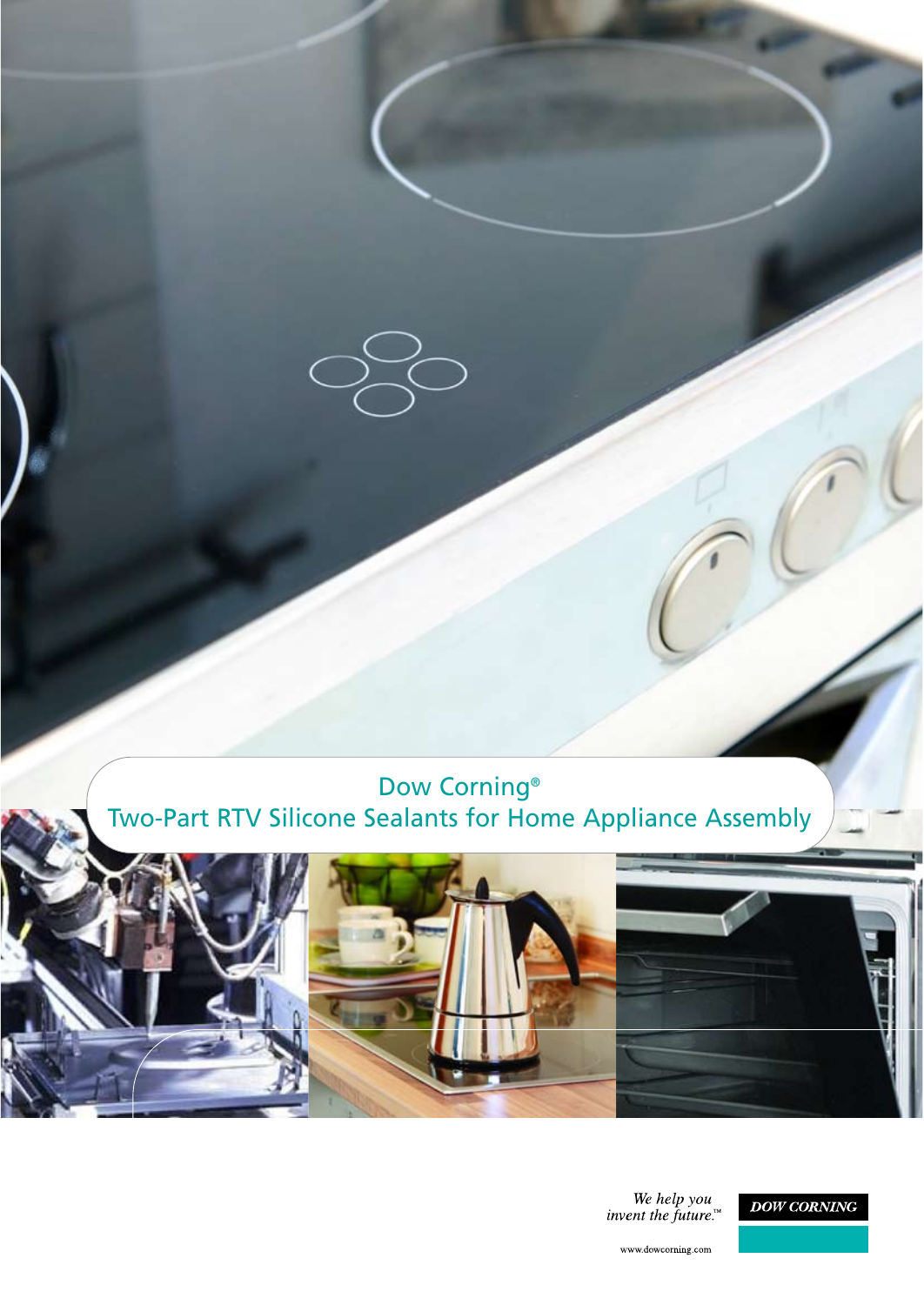# Dow Corning® Two-Part RTV Silicone Sealant: Total Assembly Solutions for Home Appliance Production

## *Achieve Faster Processing Speeds*

When it comes to lowering manufacturing costs and increasing the quality of home appliances, designers and engineers around the world turn to Dow Corning for sealant solutions.

Dow Corning Two-Part RTV (room temperature vulcanization) Sealants combine an adhesive base and catalyst that provides a longer lasting, more versatile seal than most organic polymer products. Dow Corning Two-Part RTV Sealants offer a number of additional advantages:

- Cures consistently at room temperature regardless of humidity levels, allowing for more predictable production flow.
- Parts are ready to handle after only 10 to 20 minutes and fully cured after 7 hours. This reduces floor space requirements and improves production efficiency.
- Can be applied robotically to achieve consistent distribution, reduce waste and improve product consistency.
- Adheres well to glass, screen printed glass, stainless steel and other metals, and many plastics that are used in a wide variety of home appliances.
- Can be specified in an attractive black finish to create a more professional-looking finished product.



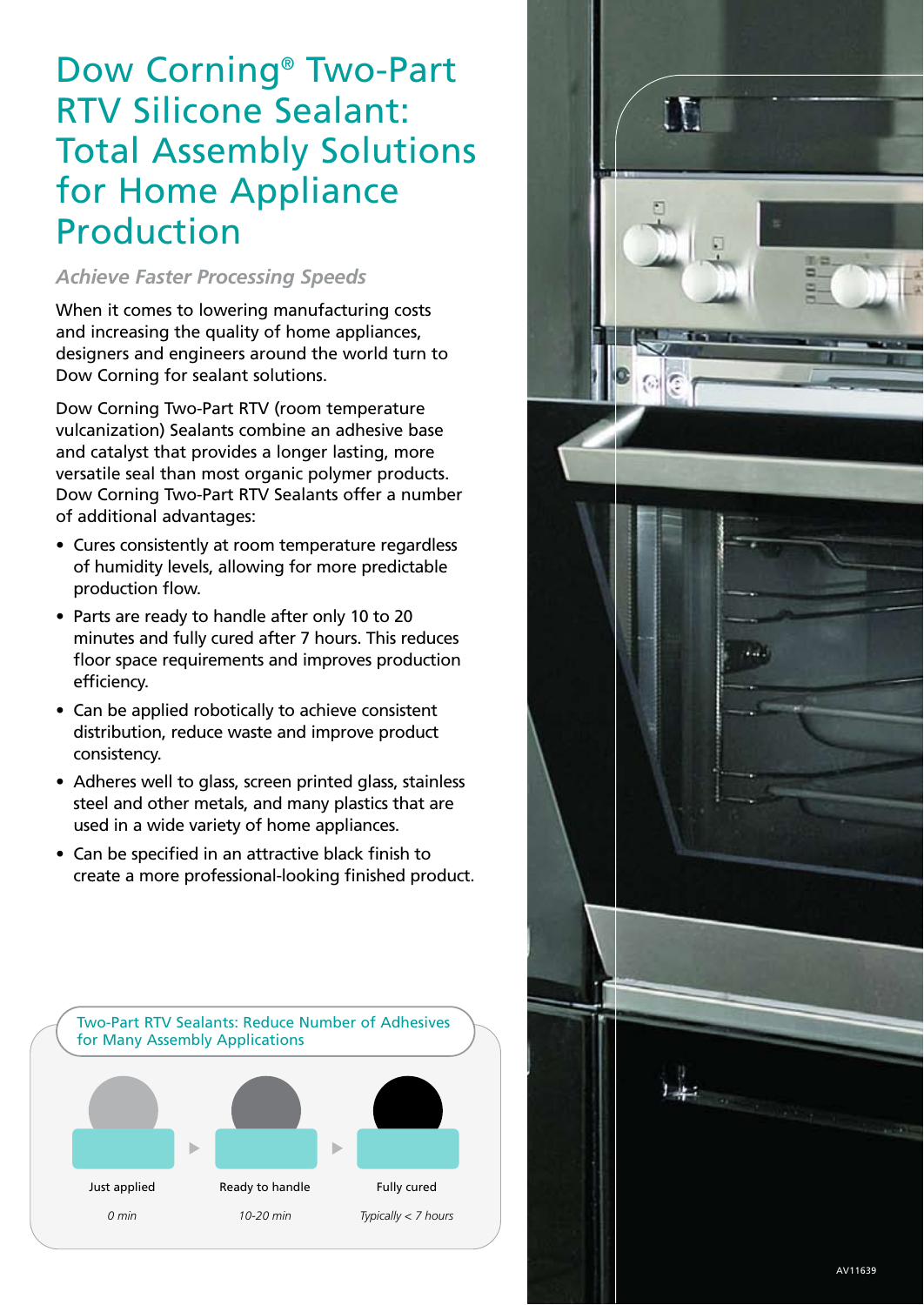Ideal for high-speed, automated manufacturing, Dow Corning Two-Part RTV Sealants offer a wide range of benefits to home appliance manufacturers, including fast cure and handling times.

| <b>Product Features</b>                                       | 1-part                         | 2-part                  |
|---------------------------------------------------------------|--------------------------------|-------------------------|
| <b>Typical Cure time</b>                                      | > 24 h                         | < 7 h                   |
| <b>Typical Handling Time</b>                                  | > 8 h                          | $10-20$ min             |
| Cure Time Variance with<br>Humidity level                     | Yes, High                      | <b>No</b>               |
| <b>Cure Time Reduction with</b><br>moderate heat (up to 70°C) | No                             | <b>Yes</b>              |
| Deep Section Cure Critical                                    | <b>Yes</b>                     | <b>No</b>               |
| Smell of Cure By-Product                                      | Typically strong (Acetic acid) | Low odor (neutral cure) |
| Corrosive Cure By-Product                                     | <b>Yes</b>                     | <b>No</b>               |
| Manual or Robotic Application                                 | Both                           | Robotic only            |
| Toolable                                                      | Yes                            | <b>Yes</b>              |

The fast cure and handling times of Dow Corning Two-Part RTV Sealants allow home appliance manufacturers to quickly move products from one manufacturing phase to the next. By streamlining their process, customers can realize new efficiencies and production savings.

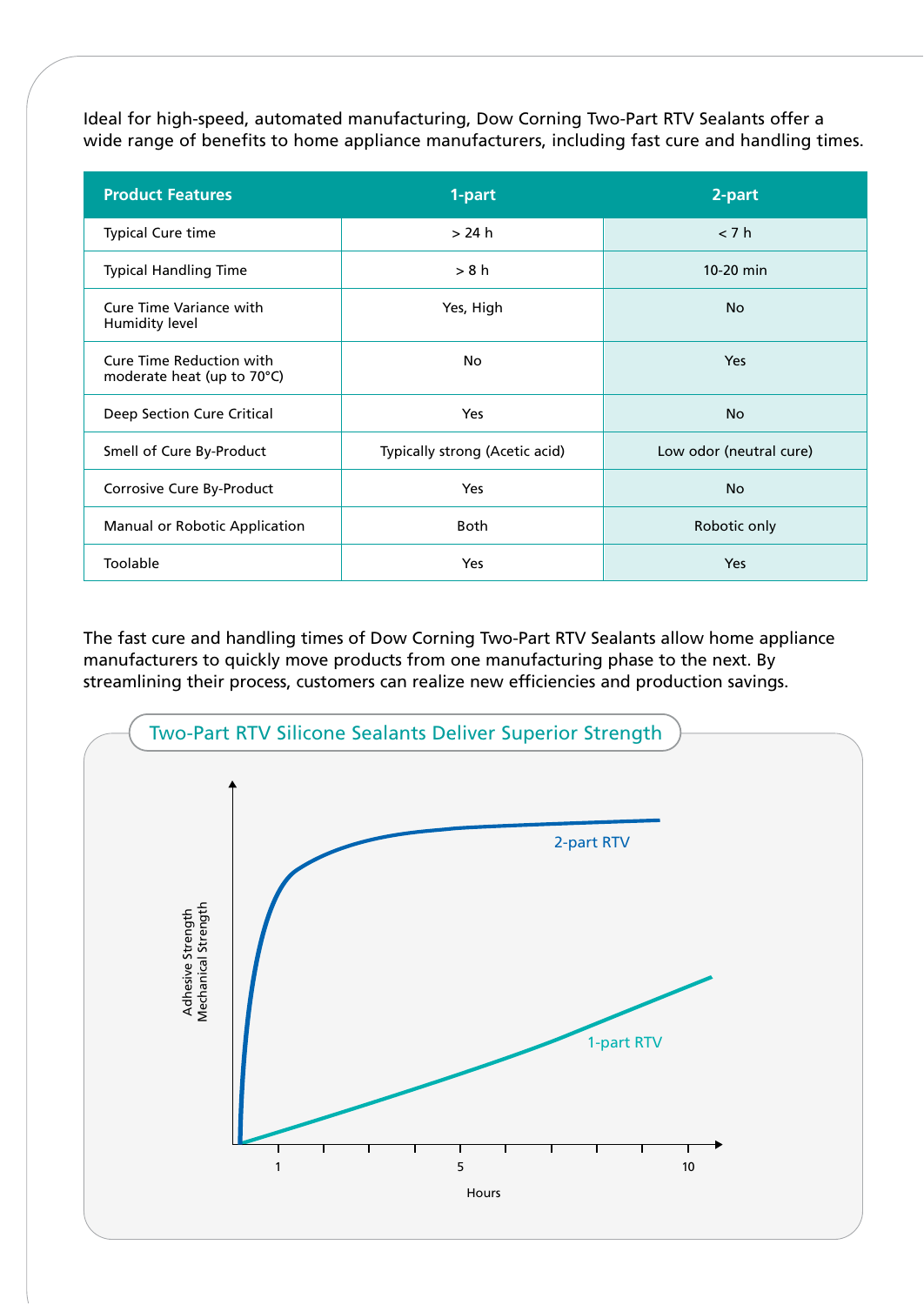## **Two-Part RTV Silicone Sealants Help Achieve Total Cost Savings**

Dow Corning Two-Part RTV Sealants help reduce your bottom line by streamlining manufacturing costs throughout the manufacturing process.

| <b>Cost Savings</b>            | 1-part                                                                           | 2-part                                                                  |
|--------------------------------|----------------------------------------------------------------------------------|-------------------------------------------------------------------------|
| <b>Handling Savings</b>        | Parts must cure for 24 hours                                                     | Parts can be handled after<br>10-20 minutes                             |
| <b>Labor Savings</b>           | Typically 2 operators are needed<br>to move parts                                | Parts can be moved via conveyer<br>belt, no operators needed            |
| <b>Storage Savings</b>         | Required floor space for<br>storing the parts<br>around 150 to 200m <sup>2</sup> | No storing area needed                                                  |
| <b>Waste Reduction</b>         | Manual application causes<br>excess material that needs<br>to be tooled          | Robotic application can<br>reduce material by up to 40%                 |
| <b>Climate Control Savings</b> | Optimal cure time<br>requires climate<br>chamber/humidity chamber                | Cure speed is independent of<br>humidity level                          |
| <b>Quality Savings</b>         | Improper handling with<br>incompletely cured parts<br>can damage the bond line   | Fast cure time significantly reduces<br>risk of part damage by handling |
| <b>Total Cost Savings</b>      |                                                                                  | Up to 25 %                                                              |
| Time to Recover Investment     |                                                                                  | < 200,000 to 400,000 parts<br>$<$ 3 to 6 months                         |

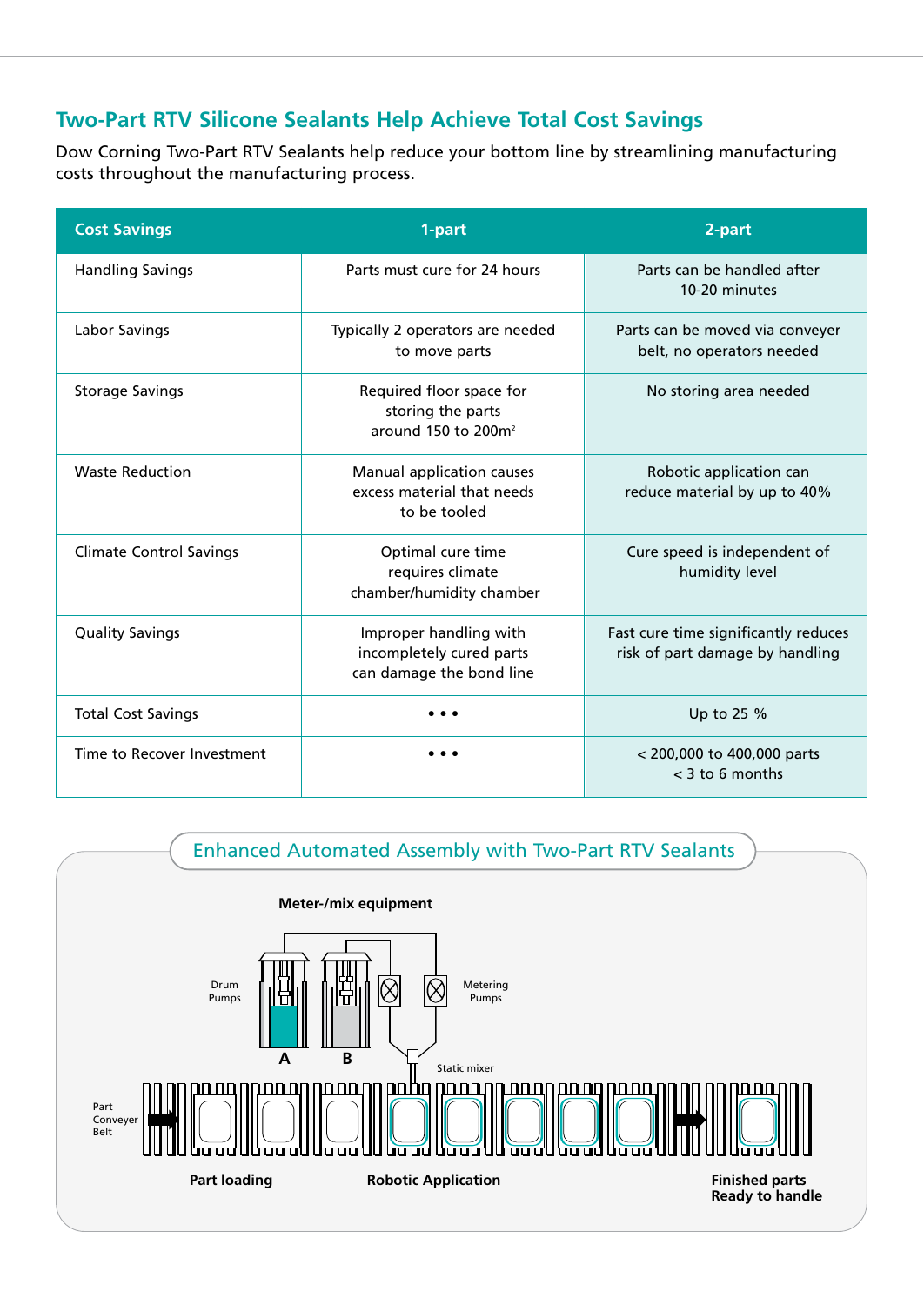## **Applications: Dow Corning**® **Two-Part RTV Silicone Sealant**

Dow Corning two-part RTV sealants are an excellent choice for many home appliance applications, particularly stove tops and oven door windows.

### **Stove Tops**

**Challenge:** The adhesive bond in ceramic stove tops must be aesthetically pleasing and capable of withstanding high temperatures. One-Part Acetoxy and Oxime Cure silicone adhesives take a long time to cure and sometimes require primer pretreatment.

**Solution:** Dow Corning Two-Part RTV Sealants cure quickly, develop excellent adhesion and provide temperature resistence.

### **Oven Doors**

**Challenge:** Oven door assembly requires a fast-curing and cost-effective sealant. Heat cure silicone adhesive are typically more expensive and require special equipment. One-Part silicone sealants require a very long cure time.

**Solution:** Dow Corning Two-Part RTV Sealants cure quickly at room temperatures and provide primerless, long-lasting adhesion ideal for high-speed, automated manufacturing.



As the global leader in silicon-based technology and with more than 60 years of experience as a silicone supplier, Dow Corning provides products, services and business solutions to meet your needs exactly. Whether you need to boost performance, lower costs, or increase customer satisfaction with your systems, modules and components, we have experts who can help.

When you select Dow Corning as your business partner, you get fully integrated application and engineering support along

| <b>Product</b> | <b>Handling</b> | <b>Hardness</b><br>Time, min. (Shore A) | <b>Elongation</b><br>at Break, % | <b>Tensile</b><br>Strength,<br><b>MPa</b> |
|----------------|-----------------|-----------------------------------------|----------------------------------|-------------------------------------------|
| Q3-3526        | $10 - 20$       | 38                                      | 280                              | 2.0                                       |
| EA2626         | $10 - 20$       | 45                                      | 200                              | 2.2                                       |
| Q3-3636        | $10 - 20$       | 35                                      | 250                              | 1.9                                       |

with high-quality products and materials. From parts manufacturing to consulting to critical components' design, our experts can customize solutions that provide safety, reliability and durability for the home appliance market.

## **Two-Part RTV Sealant Selection**

Dow Corning offers three formulations of two-part RTV sealant: Q3-3526, EA2626 and Q3-3636. To select the best sealant for your specific application needs, contact your local Dow Corning supplier.